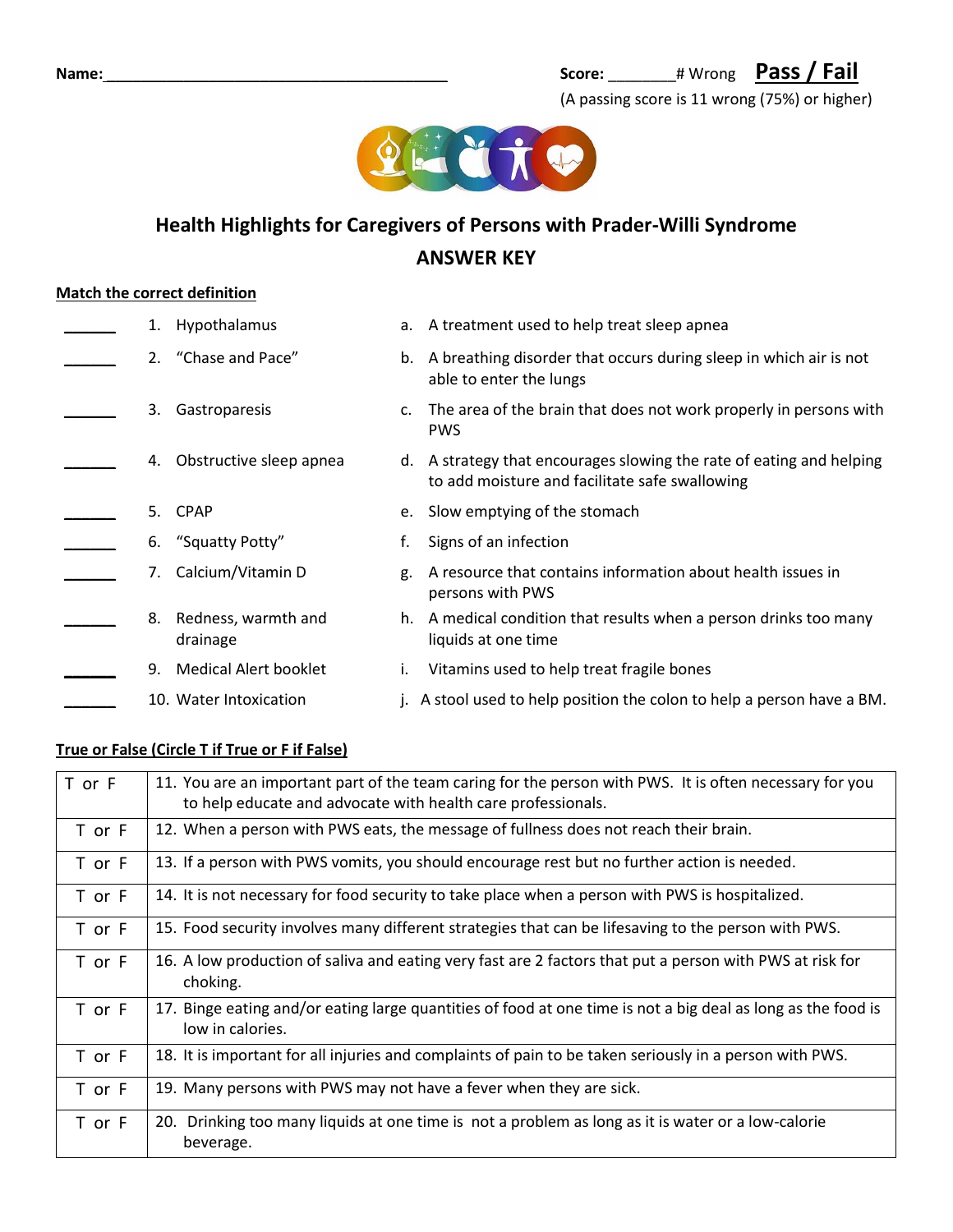### **True or False (Circle T if True or F if False)**

| T or F | 21. If a person with PWS has a bowel movement every day, there is no concern that he/she may have a<br>problem with constipation.                                         |
|--------|---------------------------------------------------------------------------------------------------------------------------------------------------------------------------|
| T or F | 22. If it is a very warm day, it is important to encourage the person with PWS to dress appropriately for<br>the weather and limit their time in warm environments.       |
| T or F | 23. Having low bone density (fragile bones) is a problem that often requires people with PWS to take<br>medications and/or hormones to help their bones get stronger.     |
| T or F | 24. It is rare for persons with PWS to experience emotional and behavioral challenges.                                                                                    |
| T or F | 25. Keeping hands busy and limiting time alone are 2 things you can do to help persons with PWS who<br>pick at their skin.                                                |
| T or F | 26. The only reason people with PWS gain weight easily is because they have a low metabolism.                                                                             |
| T or F | 27. Choking is not a common problem seen in persons with PWS.                                                                                                             |
| T or F | 28. Going for a walk, even a short one, after eating assists with digestion, helps move food from the<br>stomach and into the intestine as well as prevents constipation. |
| T or F | 29. A person with PWS often has a lower than normal body temperature.                                                                                                     |
| T or F | 30. It is not a problem to administer medication for the treatment of diarrhea for persons with PWS.                                                                      |

## **Multiple Choice Questions (Circle the correct answer)**

- 31. Tony has just fainted and you must take him to the Emergency Department at the local hospital. What resources can you use and/or share with medical staff that will be caring for him?
	- a. PWSA (USA) Medical Alert booklet or handout
	- b. PWSA (USA) handouts
	- c. PWSA phone app
	- d. All of the above
- 32. Sara slipped and fell down a few stairs. She says she twisted her ankle but she reports that it doesn't hurt too much. What things should you do?
	- a. Nothing since she says that it doesn't really hurt.
	- b. Check it to make sure it is not deformed or swollen.
	- c. Apply ice and elevate. If she is unable to walk normally on it, take her to a clinic or Urgent Care for evaluation.
	- d. B and C
- 33. What are serious health problems that a person with PWS who is very overweight may experience?
	- a. Headaches, diarrhea and diabetes.
	- b. Heart and circulation problems, breathing difficulties and diabetes.
	- c. Vision problems, breathing difficulties and stomach problems.
	- d. There are no serious health problems.
- 34. Things you can do to help with food security include:
	- a. Use locks and/or alarms.
	- b. Plan, structure and prepare all meals.
	- c. Make sure that a plan is in place if an outing impacts snack or meal time.
	- d. All of the above.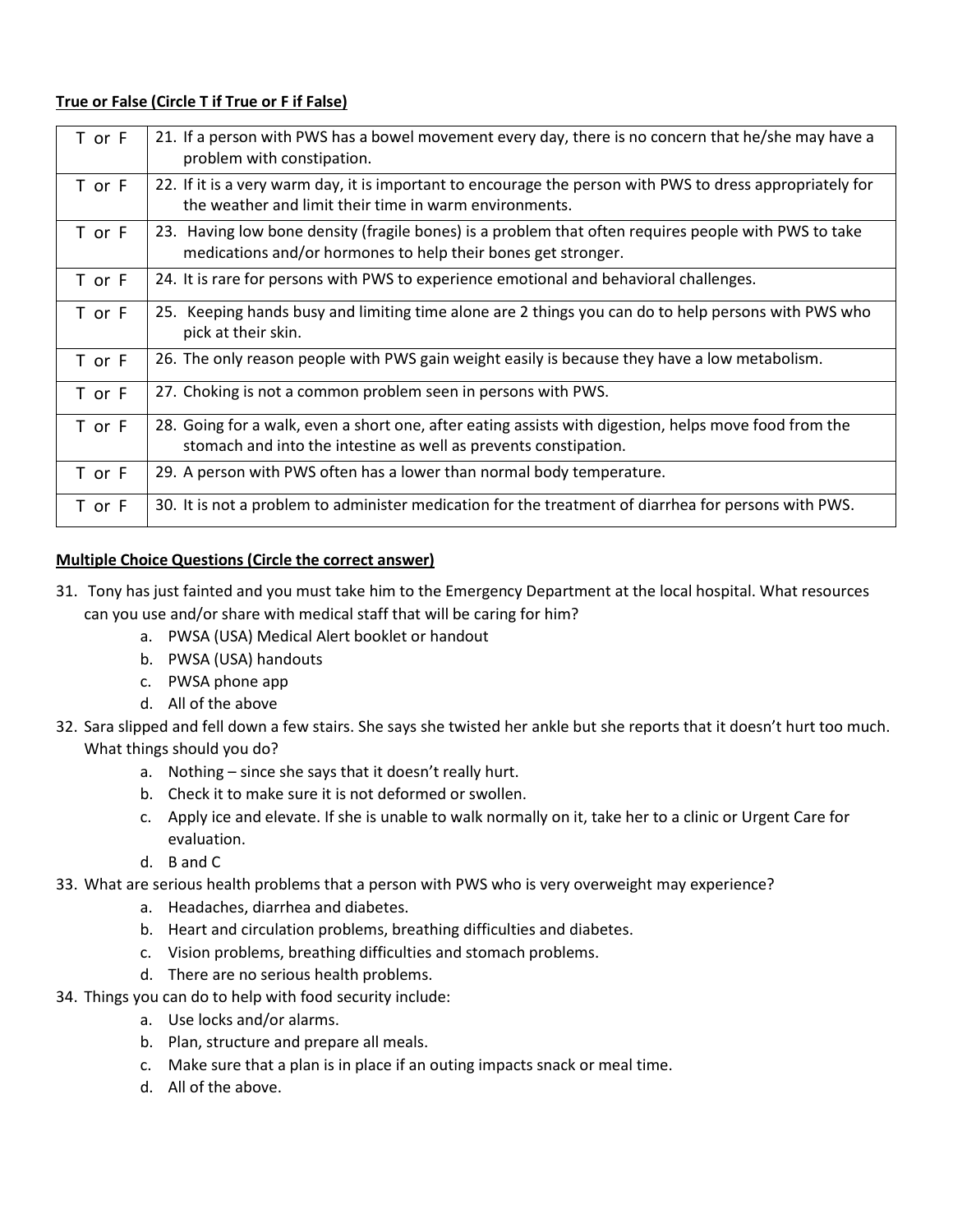- 35. You are responsible for preparing meals for the residents you support. What can you do to help prevent or manage the problem of slow stomach emptying?
	- a. Limit the amount of liquids you use to cook and prepare the food.
	- b. Provide lots of salads and raw vegetables (high fiber foods).
	- c. Soften foods by cooking vegetables and serving fruits in natural juices and/or sauces.
	- d. Make sure to serve lots of different food items at one meal.
- 36. A tool you can use to help you judge if someone's stool (poop) is showing signs of constipation is:
	- a. Bristol chart
	- b. Snellen eye chart
	- c. There are no tools to help with this task.
- 37. It is very cold outside and Jon, one of the residents you support, is refusing to wear a warm coat and hat. What should you do?
	- a. Nothing he will just have to go without appropriate warm clothing.
	- b. Attempt to explain how important it is to dress warm in a calm voice.
	- c. Don't argue with the person and bring a hat and warmer clothes with you. (Maybe he will put it on later).
	- d. B and C
- 38. You bring Adam, a young man with PWS, to the Emergency Department because he vomited after eating his lunch. He has been diagnosed with appendicitis and is being prepared for surgery. What can you do to help inform the anesthesiologist about PWS?
	- a. Tell the doctor that Adam has PWS and assume that the doctor will know about his sensitivity to anesthesia.
	- b. Use the PWSA (USA) phone app and locate the handout on "Anesthesia and PWS" and share it with the doctor. Emphasize the seriousness of this concern.
	- c. Don't say anything. You are sure everything will be okay.
	- d. Talk to the nurse who is caring for Adam and hopefully she will inform the doctor.
- 39. What are some of the medications that persons with PWS may be extra sensitive to?
	- a. Pain medications especially narcotics
	- b. Anti-diarrheal medication
	- c. Sedative medications including anesthesia
	- d. All of the above
- 40. Beth has an extreme problem with skin picking. What are some things you can do to help her with this problem?
	- a. Nothing there are no cures for this problem.
	- b. Provide her with activities like a stress ball or lotion to help her keep her hands busy.
	- c. Cover any open sores with Band-Aids and/or clothing that will act as a barrier and help prevent her from picking.
	- d. B and C
- 41. Brian fell last night while on a walk. He complained of minor pain but there was no evidence of swelling. Today he awakes and his right ankle is very swollen and he states it continues to hurt. What should you do?
	- a. Put ice on it for 20 minutes and send him to work. Have the evening staff check it again when he gets home.
	- b. Keep an eye on it and if it is still hurting him later, call and make an appointment for him to see his doctor.
	- c. Since the problem has gotten worse, make arrangements for Brian to be seen by his health care provider or taken to an Urgent Care today.
	- d. Nothing you are sure it is a sprain and it will get better in a few days.
- 42. Kate has problems with her feet and ankles becoming very swollen especially when she sits for a long time. What can you do to help?
	- a. Check her temperature twice a month.
	- b. Make sure she gets up every 1-2 hours for a short walk to help with circulation.
	- c. Use circulation stockings if her health care professional has ordered them for her.
	- d. B and C